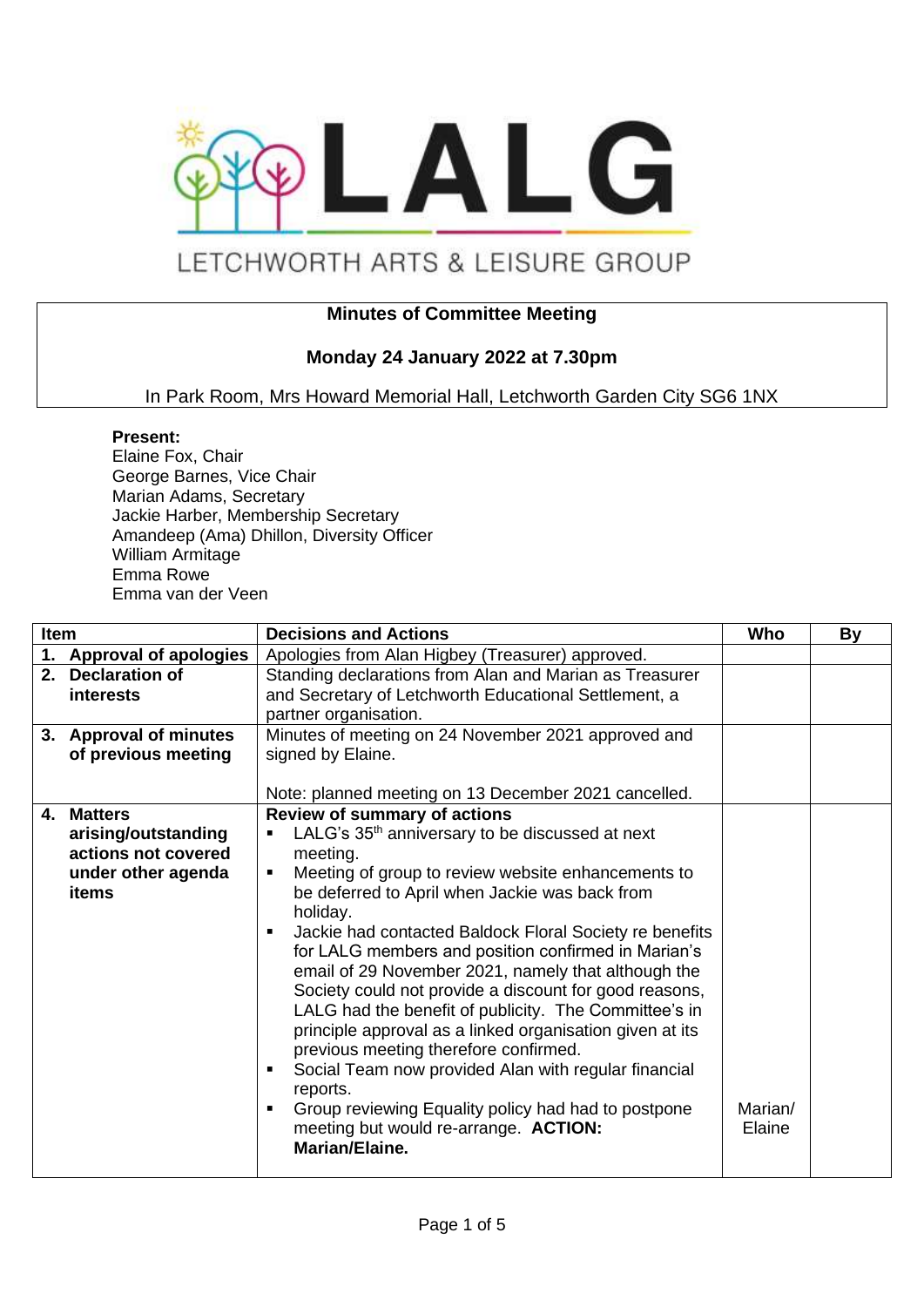| <b>Item</b> |                                            | <b>Decisions and Actions</b>                                                                                                                                                                                                                                                                                                                                                                                                                                                                                                                                                                                                                                                                                                                       | Who    | <b>By</b>   |
|-------------|--------------------------------------------|----------------------------------------------------------------------------------------------------------------------------------------------------------------------------------------------------------------------------------------------------------------------------------------------------------------------------------------------------------------------------------------------------------------------------------------------------------------------------------------------------------------------------------------------------------------------------------------------------------------------------------------------------------------------------------------------------------------------------------------------------|--------|-------------|
|             |                                            |                                                                                                                                                                                                                                                                                                                                                                                                                                                                                                                                                                                                                                                                                                                                                    |        |             |
|             | 5. Chair's Report                          | <b>Publicity Officer vacancy</b><br>Elaine had invited a potential Publicity Officer to the<br>meeting but he had been unable to attend. ACTION:<br>Elaine to contact and report back.                                                                                                                                                                                                                                                                                                                                                                                                                                                                                                                                                             | Elaine | <b>ASAP</b> |
|             |                                            | 35 <sup>th</sup> anniversary<br>Offered exhibition space for three weeks at Broadway<br>Gallery, but dates not yet confirmed.                                                                                                                                                                                                                                                                                                                                                                                                                                                                                                                                                                                                                      |        |             |
|             |                                            | <b>NHDC's Community Lottery</b><br>NHDC launching a Community Lottery to provide local<br>charities and community groups with additional funding.<br>The Committee agreed that LALG was not short of<br>funding/had no specific project and there were more<br>deserving local groups that could benefit.<br>Could promote lottery in newsletter so Members aware<br>of it.                                                                                                                                                                                                                                                                                                                                                                        |        |             |
|             | 6. Treasurer's Report                      | No report as Alan had only just returned from holiday.                                                                                                                                                                                                                                                                                                                                                                                                                                                                                                                                                                                                                                                                                             |        |             |
|             |                                            | <b>Funding for future COVE events</b><br>Only £75 of previously approved funding left.<br>Noted that another series of weekly online talks had<br>been arranged as a result of the uncertainty about<br>meeting up due to the high number of COVID Omicron<br>cases.<br>The Committee approved further funding of £500.<br><b>Ratification of renewal of Making Music (MM)</b><br>membership<br>At its previous meeting the Committee approved<br>membership renewal at a cost of £100.<br>However, it was then discovered that renewal cost<br>would be £206.89, and approval to the increased<br>amount was requested in Marian's email of 1<br>December 2021 and affirmed.<br>The Committee ratified its decision to renew MM<br>$\blacksquare$ |        |             |
|             |                                            | membership at the increased cost.                                                                                                                                                                                                                                                                                                                                                                                                                                                                                                                                                                                                                                                                                                                  |        |             |
|             | 7. Membership<br><b>Secretary's Report</b> | Report, previously circulated, noted.<br>$\blacksquare$<br>Noted that there had been a good uptake of renewals<br>п<br>with only 137 lapsed memberships, and some new<br>memberships. (Note re numbers in report: new<br>memberships become "current" after one month).<br>Agreed that discounts were still a driver for<br>$\blacksquare$<br>membership. More advertising to be considered e.g.<br>focus on cafes offering discounts "Eat Out with LALG".                                                                                                                                                                                                                                                                                         |        |             |
|             | 8. Diversity Officer's<br><b>Report</b>    | No report but Ama detailed how she was planning to<br>$\blacksquare$<br>progress review of diversity, inclusion and equality.<br>Discussed how to collect more data (e.g. ethnicity,<br>٠<br>disability, age, socioeconomic status) on an<br>anonymised basis (to ensure GDPR compliant). Ideas<br>included to do this via groups and/or a Members'<br>survey.<br>Would focus initially on existing groups and ways they<br>could raise awareness (e.g. books discussed by book<br>groups) rather than setting up new groups.                                                                                                                                                                                                                      |        |             |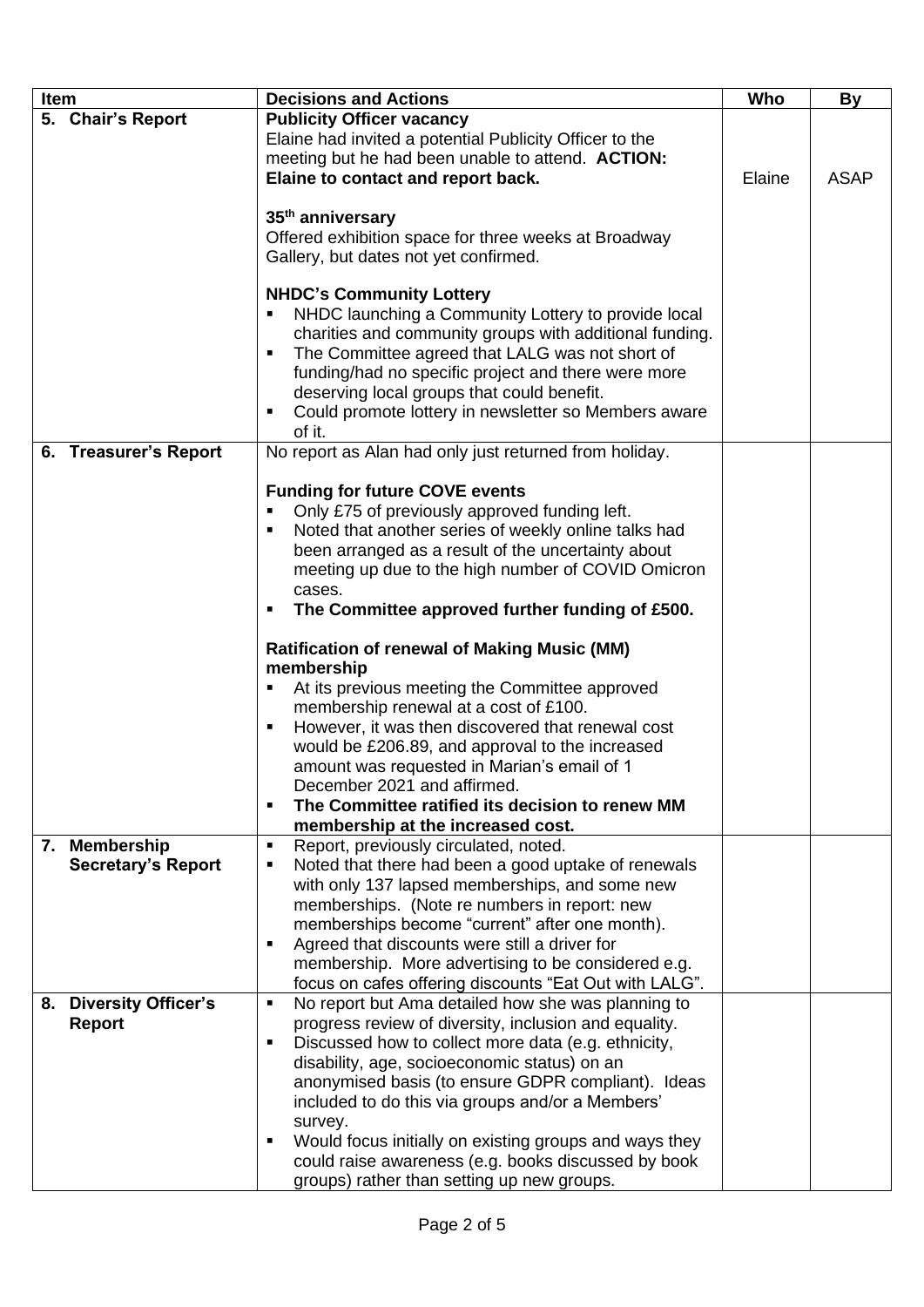| Item          | <b>Decisions and Actions</b>                                          | Who    | <b>By</b> |
|---------------|-----------------------------------------------------------------------|--------|-----------|
|               | Noted that welcome to Members very important with<br>٠                |        |           |
|               | emphasis on inclusivity.                                              |        |           |
|               | One challenge was that groups run differently, and<br>٠               |        |           |
|               | often Members only interested in one or two of them.                  |        |           |
|               | Agreed that focus of June meeting would be on<br>п                    |        |           |
|               |                                                                       |        |           |
|               | diversity, and to be tied in with annual Members'                     |        |           |
|               | survey. ACTION: Marian: agenda item.                                  |        |           |
|               | Emma vdV would also send Ama results of 2019<br>$\blacksquare$        | Emma   |           |
|               | survey. ACTION: Emma vdV.                                             | vdV    |           |
| 9. Governance | Review of specified risks (and any new ones) in risk                  |        |           |
|               | register                                                              |        |           |
|               | No new risks identified.<br>$\blacksquare$                            |        |           |
|               | <b>Risk G1:</b><br>п                                                  |        |           |
|               | Had two new Committee members (Ama and                                |        |           |
|               | Emma R) and possibly a new Publicity Officer.                         |        |           |
|               | More emphasis needed on recruiting non-officer                        |        |           |
|               | Committee members.                                                    |        |           |
|               | Could use 35 <sup>th</sup> anniversary events to recruit new          |        |           |
|               | Committee members.                                                    |        |           |
|               | New NHCVS website might also help.                                    |        |           |
|               | <b>Risk R2:</b><br>п                                                  |        |           |
|               | Periodic reminder re data protection not yet sent to                  |        |           |
|               | group contacts. ACTION: Elaine.                                       | Elaine |           |
|               | Discussed best way to initiate new group contacts.                    |        |           |
|               | Agreed Elaine would consider further and liaise with                  |        |           |
|               | Jackie on introductory email. ACTION: Elaine.                         | Elaine |           |
|               | <b>Risk R3:</b><br>п                                                  |        |           |
|               | Information added to guidance.                                        |        |           |
|               | Emma vdV could provide information on "rights"                        |        |           |
|               | free" images. Website content editors to be                           |        |           |
|               | reminded.                                                             |        |           |
|               | Should consider a disclaimer about giving                             |        |           |
|               | permission for images as part of membership                           |        |           |
|               | terms. ACTION: Ama to provide suggested                               | Ama    |           |
|               | wording.                                                              |        |           |
|               | <b>Risk R4:</b>                                                       |        |           |
|               | Information added to guidance.                                        |        |           |
|               | Risk O1:<br>п                                                         |        |           |
|               | Item 8 refers.                                                        |        |           |
|               | Feeling that situation might improve post COVID.                      |        |           |
|               | Risk O2:<br>п                                                         |        |           |
|               | Risk R <sub>2</sub> refers.<br>$\blacksquare$                         |        |           |
|               | Noted difficulty in getting group contacts to take up                 |        |           |
|               | training offer.                                                       |        |           |
|               |                                                                       |        |           |
|               | <b>Committee training</b>                                             |        |           |
|               | Agreed a social bonding rather than formal training                   |        |           |
|               | session would be more beneficial.                                     |        |           |
|               | <b>ACTION: Emma R to suggest some options.</b><br>٠                   | Emma R |           |
|               |                                                                       |        |           |
|               | Allowing children to attend LALG meetings with a<br>responsible adult |        |           |
|               | Draft guidelines previously circulated.                               |        |           |
|               | A number of changes suggested:                                        |        |           |
|               | Definition of child (with upper age) to be included                   |        |           |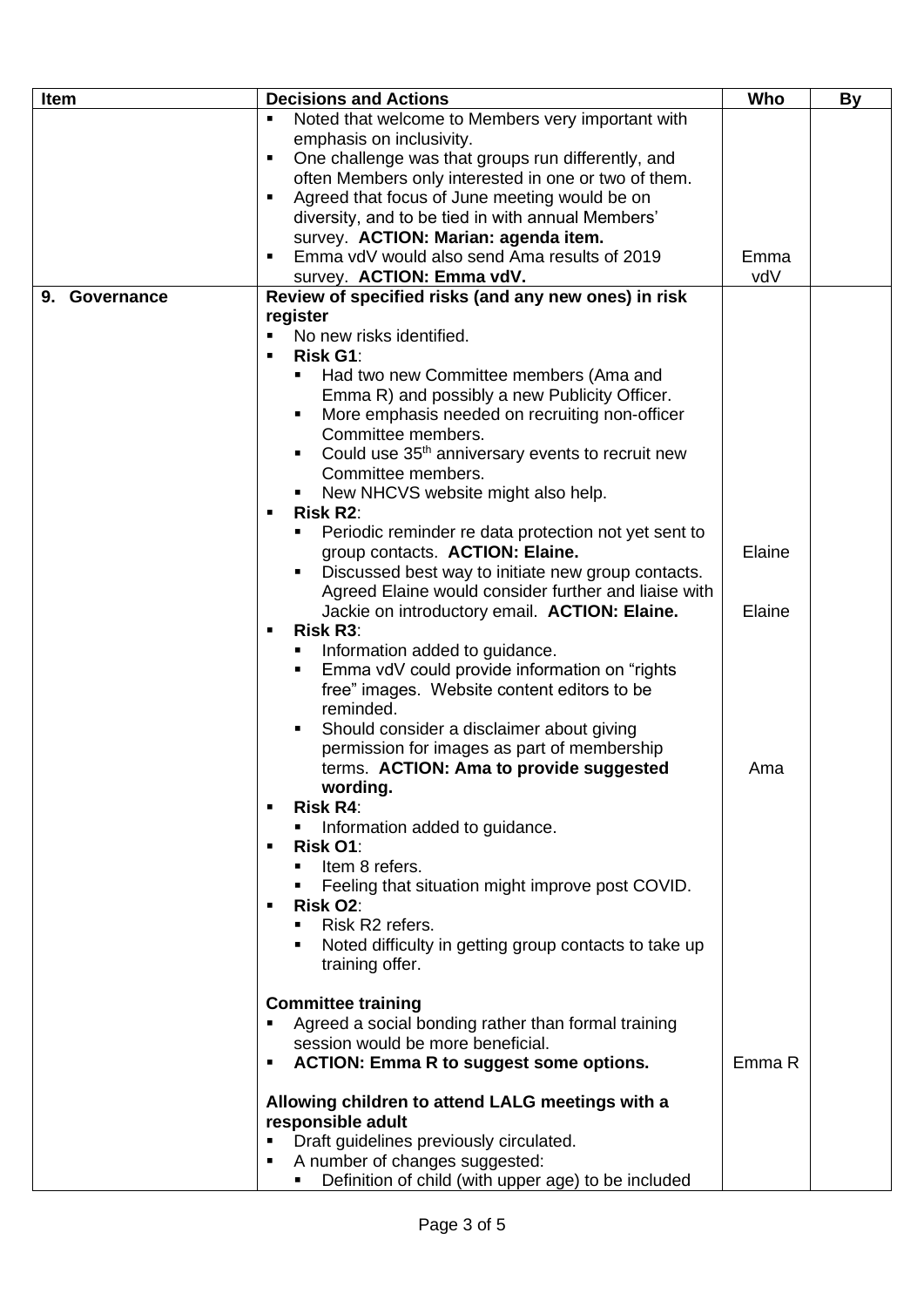| Item                     | <b>Decisions and Actions</b>                                                                                                                                                                                                                                                                                                                                                                                                                                                                                                                                                                                                                                                                             | Who    | <b>By</b>   |
|--------------------------|----------------------------------------------------------------------------------------------------------------------------------------------------------------------------------------------------------------------------------------------------------------------------------------------------------------------------------------------------------------------------------------------------------------------------------------------------------------------------------------------------------------------------------------------------------------------------------------------------------------------------------------------------------------------------------------------------------|--------|-------------|
|                          | before, rather than as part of, provisions.<br>The number of children allowed to attend should be<br>at the discretion of the group contact.<br>Refer to LALG "centrally organised" events in the<br>last paragraph.<br>ACTION: Marian to circulate updated version to be<br>approved by email and ratified at next meeting.<br><b>Review of Schedule of Financial Delegation</b><br>Updated version taking into account comments made<br>at previous meeting previously circulated.                                                                                                                                                                                                                     | Marian | <b>ASAP</b> |
|                          | The Committee approved the updated schedule                                                                                                                                                                                                                                                                                                                                                                                                                                                                                                                                                                                                                                                              |        |             |
|                          | subject to moving the first bullet in the Notes                                                                                                                                                                                                                                                                                                                                                                                                                                                                                                                                                                                                                                                          |        |             |
|                          | column for item 2(b) to after the narrative in the                                                                                                                                                                                                                                                                                                                                                                                                                                                                                                                                                                                                                                                       |        |             |
|                          | Area of responsibility column for that item.                                                                                                                                                                                                                                                                                                                                                                                                                                                                                                                                                                                                                                                             |        |             |
| 10. Group Support Team   | Report for December, previously circulated, noted.<br>$\blacksquare$<br>No meeting in January.                                                                                                                                                                                                                                                                                                                                                                                                                                                                                                                                                                                                           |        |             |
| 11. Publicity Team       | Report, previously circulated, noted.<br>$\blacksquare$<br>Noted that when Emma vdV had taken over<br>responsibility less than a year ago LALG's Facebook<br>page had 562 followers, but had now passed 700.<br>Next target 800.                                                                                                                                                                                                                                                                                                                                                                                                                                                                         |        |             |
| 12. Events/Social Team   | Reports for December and January, previously<br>$\blacksquare$<br>circulated, noted.<br>Ceilidh organised for 19 March. Could cancel if interest<br>٠<br>insufficient due to continuing COVID related issues.<br>Still struggling with coffee rota for monthly Members'<br>meetings.<br>In person quiz organised for 23 April.<br>Strictly Come Bhangra evening being organised.<br>Murder Mystery evening also being investigated.<br>Letchworth Rugby Club happy to host 35 <sup>th</sup> anniversary<br>event, to be held before summer holiday to maximise<br>attendance.<br>Emma R meeting with other local organisations on 31<br>January to discuss the Queen's Platinum Jubilee<br>celebrations. |        |             |
| 13. Newsletter Team      | Nothing to report.                                                                                                                                                                                                                                                                                                                                                                                                                                                                                                                                                                                                                                                                                       |        |             |
| 14. IT Group and website | Nothing to report.                                                                                                                                                                                                                                                                                                                                                                                                                                                                                                                                                                                                                                                                                       |        |             |
| 15. Linked organisations | Approval of applications from Get Painting and<br>Pembroke 50+ Club to become linked organisations<br>After discussion the Committee approved both<br>applications.<br>Also noted that should be pro-active in encouraging any<br>organisation to become a linked one if felt it added to<br>LALG's "offer" (and did not duplicate an existing LALG<br>group). Agreed a good time to do this would be after<br>Letchworth's month of culture as that might be an<br>opportunity to identify lively groups.                                                                                                                                                                                               |        |             |
| 16. Any other business   | Promoting events in town centre<br>Noted should be able to have a stall free of change outside<br>WH Smith if provide own equipment.                                                                                                                                                                                                                                                                                                                                                                                                                                                                                                                                                                     |        |             |